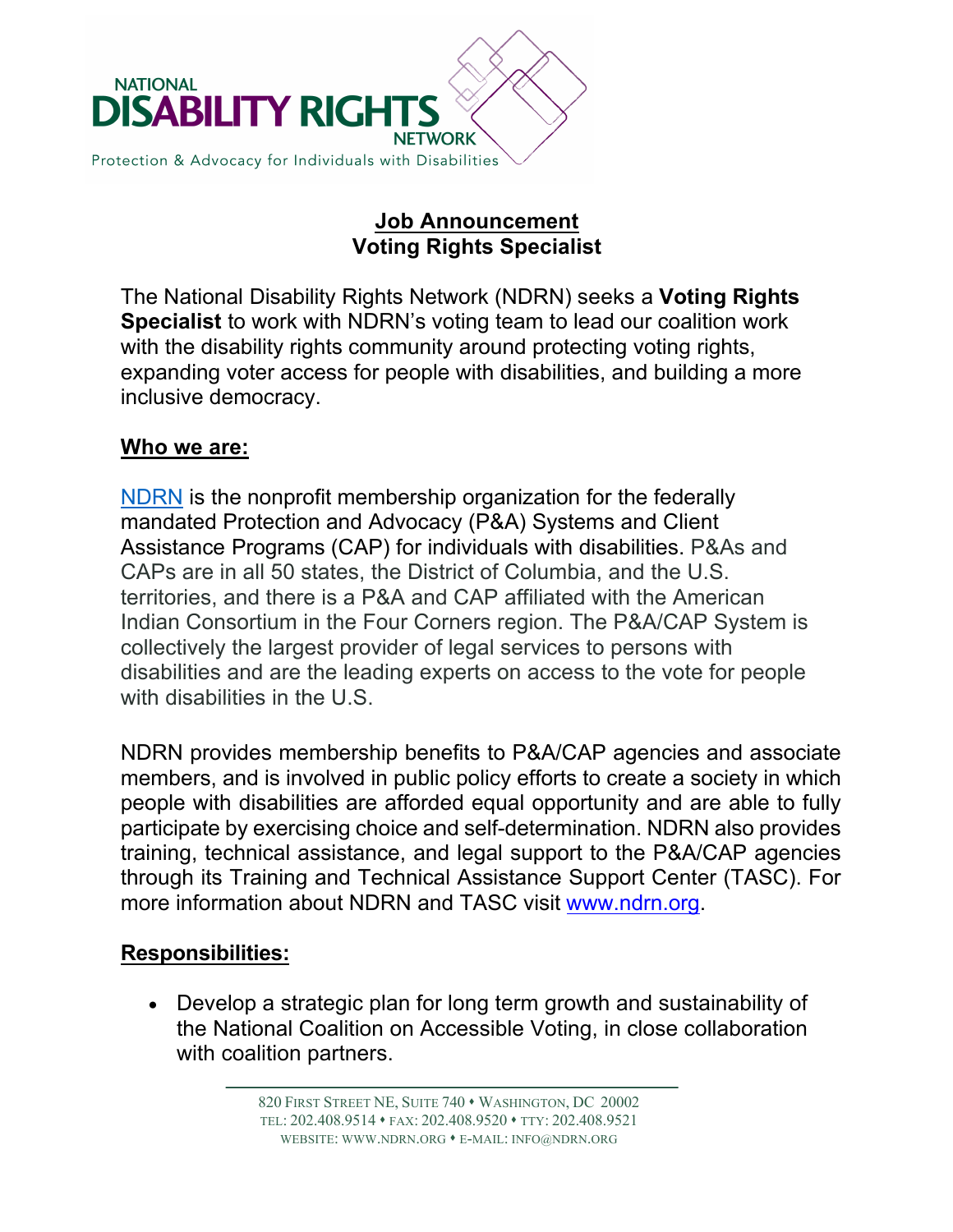- Develop an identifiable brand for the National Coalition on Accessible Voting to build its influence in the voting rights sphere, working in close consultation with NDRN's communications team, including the coalition website.
- Draft and circulate coalition materials that include but are not limited to position statements, sign on letters, and policy recommendations, in collaboration with coalition partners and NDRN's public policy department.
- Assume responsibility for daily management of the National Coalition on Accessible Voting, including coordination and planning of regular coalition and steering committee meetings, maintenance of coalition list-serves, and processes for coalition membership.
- Develop materials, resources, and events around voting rights and the disability vote.
- Coordinate NDRN's participation in coalition-based efforts by working in close collaboration with the Voter Access & Engagement Manager.
- Work in close collaboration across projects with NDRN's Voting Team, comprised of staff from the Legal, Public Policy, and Communications Units.

## **Required Qualifications:**

- Bachelor's degree and/or experience equivalent to a four-year college degree in public policy, communications, social sciences, or a related field.
- Knowledge of issues and concerns related to the disability community, disability rights, voting rights, and electoral systems.
- Demonstrated commitment to civil rights and social justice.
- Ability to communicate effectively in writing and orally.
- Ability to research and analyze policy issues and legislation, especially involving people with disabilities.
- Demonstrated interpersonal skills including, but not limited to, sensitivity to other people and the ability to work effectively in coalition with other non-profit groups.
- Ability to work well in a team environment.
- Demonstrated administrative skills and familiarity with Microsoft Office programs (Outlook, Word, Access, Excel, and PowerPoint).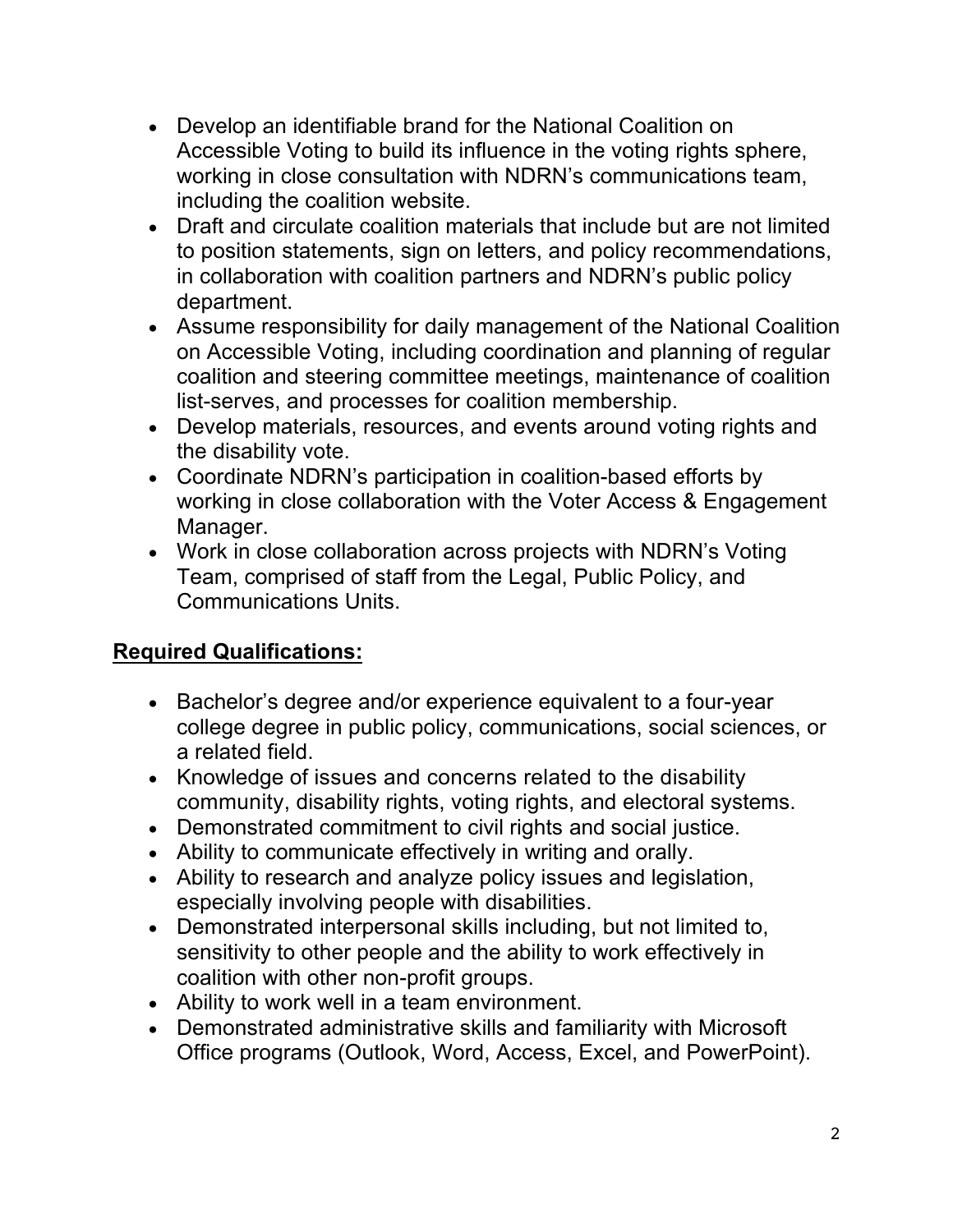# **Preferred Qualifications:**

- Experience working in community organizing or coalition building within a civil rights movement.
- Experience working in voting rights, disability rights, or a related field.
- Knowledge of the Protection and Advocacy (P&A) System.
- Demonstrated commitment to the potential contributions of individuals with disabilities and to efforts to make possible the realization of that potential.

The position requires some travel and occasional work on weekends. The position will be located at NDRN's office in Washington, D.C.

# **Compensation and Benefits:**

NDRN offers a competitive salary, based on experience. Benefits include: health plan, flexible spending account, transit and parking benefits, 403(b) retirement plan, paid vacation and sick leave, and at least ten paid holidays.

The **salary range** for this position is \$60,000 to \$69,000.

## **How To Apply:**

**Submit a cover letter and resume attention: Michelle Bishop, Voter Access and Engagement Manager**. See date below for more information on NDRN's dates for reviewing applications.

**E-mail to: LegalUnitPosition@ndrn.org** (**Subject:** Voting Rights Specialist); or

**Mail to:** 820 First Street, NE, Suite 740, Washington, DC 20002.

No phone calls please.

Candidates will be selected for consideration **on a rolling basis beginning on June 13, 2022, but applications must be received by no later than June 21, 2022.** Candidates selected for an interview will be required to submit a writing sample.